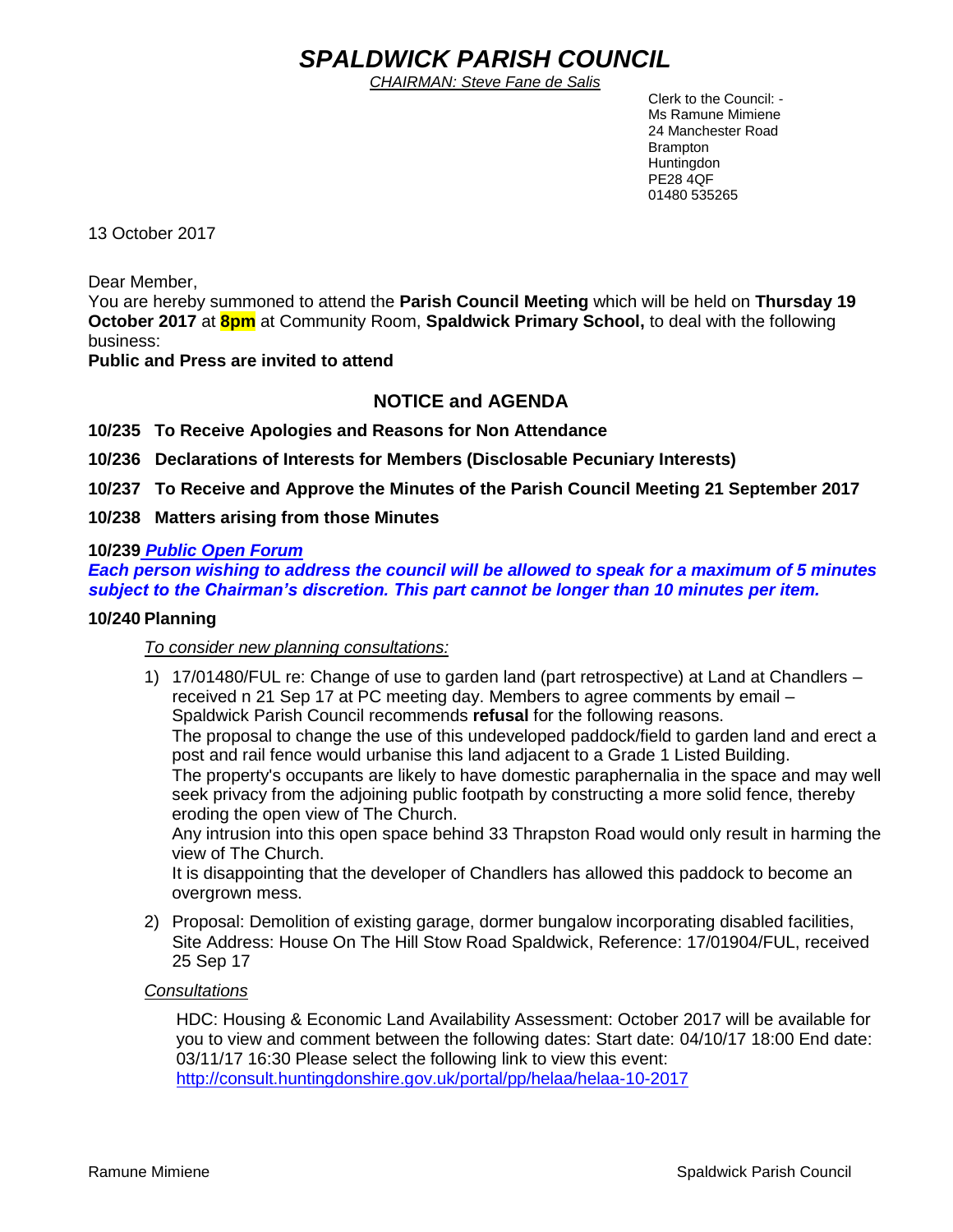## **10/241 Finance**

10/241.1 To Approve Quarterly Accounts (Q2): Cashbook, Bank reconciliation, Income and Expenditure against the Budget report for the period of 1 Jul to 30 Sep 17

10/241.2 To Note Santander Business a/cs x 2 Interest and balance as at 30 Sep 17

10/241.3 Outcome re: letter to Santander to closure 2 x PC accounts and Mandate forms for Chairman (to become a signatory) and Clerk (to receive bank statements and also change of address mandate) for Barclays Bank, outcome

10/241.4 HMRC: Paying you PAYE at the Post Office – no longer to make payment this way. From 15 Dec 17 ways to pay are: DD, online or telephone banking.

10/241.5 Budget proposals and Precept 2018/19

## 10/241.6 Expenditure for approval 19 Oct 17:

| <b>Date</b> | <b>Cheque</b><br>No. | <b>Payee and Description</b>                                                                                                                    | Amount    |
|-------------|----------------------|-------------------------------------------------------------------------------------------------------------------------------------------------|-----------|
| 19 Oct 17   | 727                  | R Mimiene, Clerk wages Oct 17                                                                                                                   | £161.72   |
| 19 Oct 17   | 728                  | HMRC: tax deductions from Clerk's Oct 17 wages, payable to Post Office<br>Ltd                                                                   | £40.60    |
| 19 Oct 17   | 729                  | R Mimiene, Expenses on running cost of PC Oct 17                                                                                                | £5.40     |
| 19 Oct 17   | 730                  | S Fane de Salis, reimbursement for materials to build shelves for phone<br>box                                                                  | £52.44    |
| 19 Oct 17   | 731                  | Spaldwick Primary School, Room rent for PC meetings Sep & Oct 17                                                                                | £30.50    |
| 19 Oct 17   | 732                  | K Fergussons Ltd grass cutting: 11 cuts at £180.00per cut and 5 Rough<br>Cuts at £70.00. Cut & collect Ferrimans Rd grass 14 cuts, Prune shrubs | £2,005.68 |
|             |                      | Total expenditure Oct 17                                                                                                                        | £         |

# **10/242 To discuss: Woolley Hill Wind Farm Community Fund and Vacancy caused by resignation**

## **10/243 Update regarding signage on A14 for no HGV's at Spaldwick Service Area**

# **10/244 Update regarding the mobile post office, Cllr S Jackson-Rimmer**

## **10/245 Assets – Provision/Maintenance**

10/245.1 Grass cutting map 2016: issues raised by resident of 56 Stow Road

10/245.2 Play Area hedge cutting: Overgrown hedges (outcome re: overgrown hedge at 1 Thrapston Road) and other issues (vegetation at the rear of the property at 36 Ferriman Road).

10/245.3 War Memorial, further update

## **10/246 Highways, footpaths, byways, gritting bin, trees, etc**

10/246.1 Horses in Bury Close, Spaldwick – wooden kissing gate, outcome

10/246.2 Outcome re: Thrapston Road Bridge over the brook and beyond the bridge travelling westbound on the left – issue of vehicles parking on the verge. *Reply from District Highways Manager and Highways officer received.* 

10/246.3 Thank you to Ed Wooddisse who cut the hedges on Beltons Hill

10/246.4 Overgrown hedges at Long Lane obstructing the path reported on 9 Aug 17, outcome

## **10/247 Telephone box - Book exchange**

## **10/248 To discuss the state of Village Sign**

## **10/249 To discuss the ownership of the Community Room and the running cost**

**10/250 Community Highways Volunteering Scheme and Community Flood Group, update from**